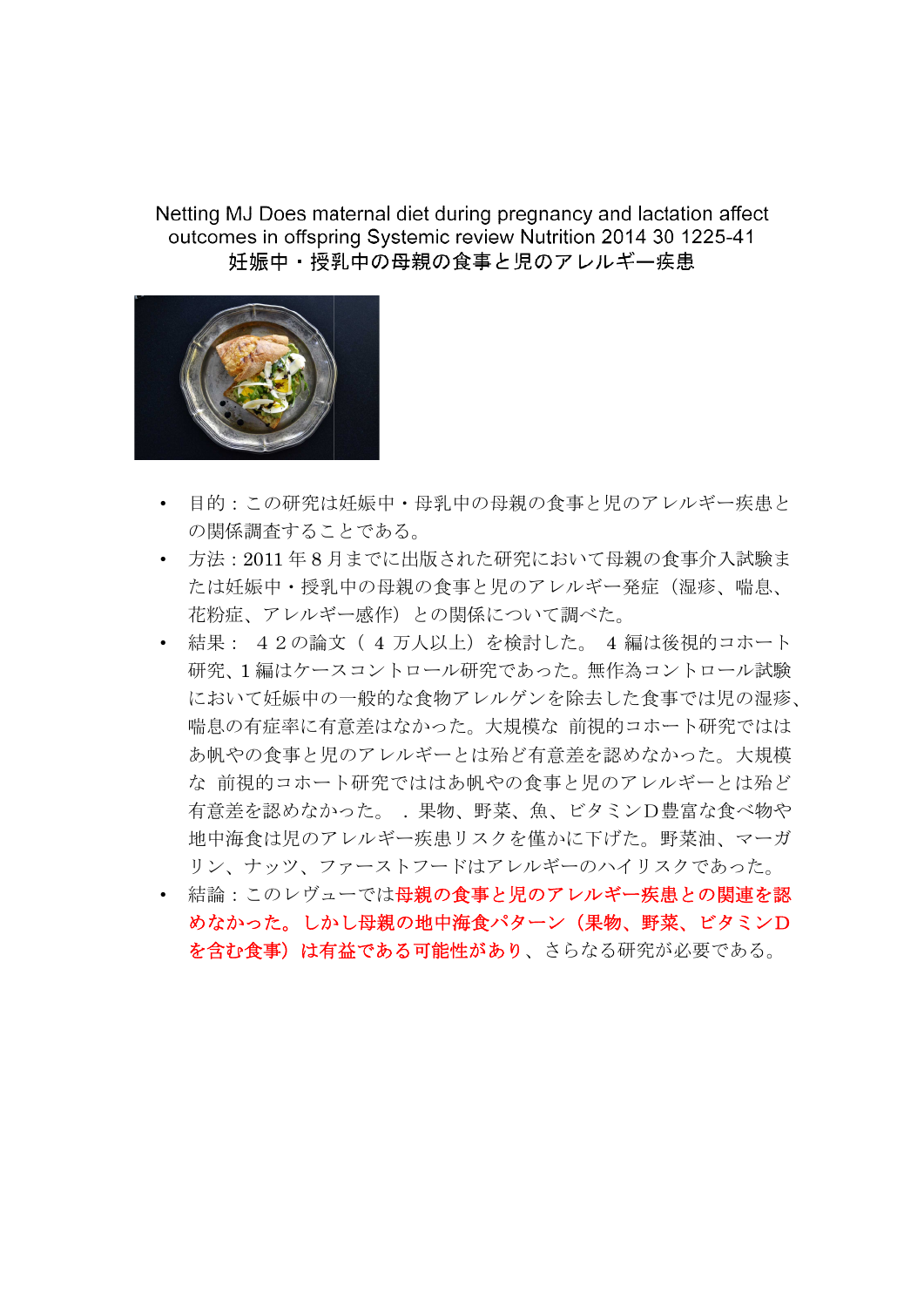Nutrition. 2014 Nov-Dec;30(11-12):1225-41. doi: 10.1016/j.nut.2014.02.015. Epub 2014 Mar 12.

# **Does maternal diet during pregnancy and lactation affect outcomes in offspring? A systematic review of food-based approaches.**

Netting MJ<sup>1</sup>, Middleton PF<sup>2</sup>, Makrides M<sup>3</sup>.

## **Author information**

1

Child Nutrition Research Centre, Women's and Children's Health Research Institute, North Adelaide, SA, Australia; School of Paediatrics and Reproductive Health, The University of Adelaide, Adelaide, SA, Australia.

2

School of Paediatrics and Reproductive Health, The University of Adelaide, Adelaide, SA, Australia; ARCH: Australian Research Centre for Health of Women and Babies, The Robinson Institute, The University of Adelaide, North Adelaide, SA, Australia.

3

Child Nutrition Research Centre, Women's and Children's Health Research Institute, North Adelaide, SA, Australia; School of Paediatrics and Reproductive Health, The University of Adelaide, Adelaide, SA, Australia; South Australian Health Medical Research Institute, Adelaide, SA, Australia. Electronic address: maria.makrides@health.sa.gov.au.

## **Abstract**

#### **OBJECTIVES:**

The aim of this study was to investigate the relationship between maternal diet during pregnancy and lactation and development of atopic disorders in childhood.

#### **METHODS:**

We included studies published up to August 2011 that assessed food-based maternal dietary interventions or that examined associations between maternal dietary intake